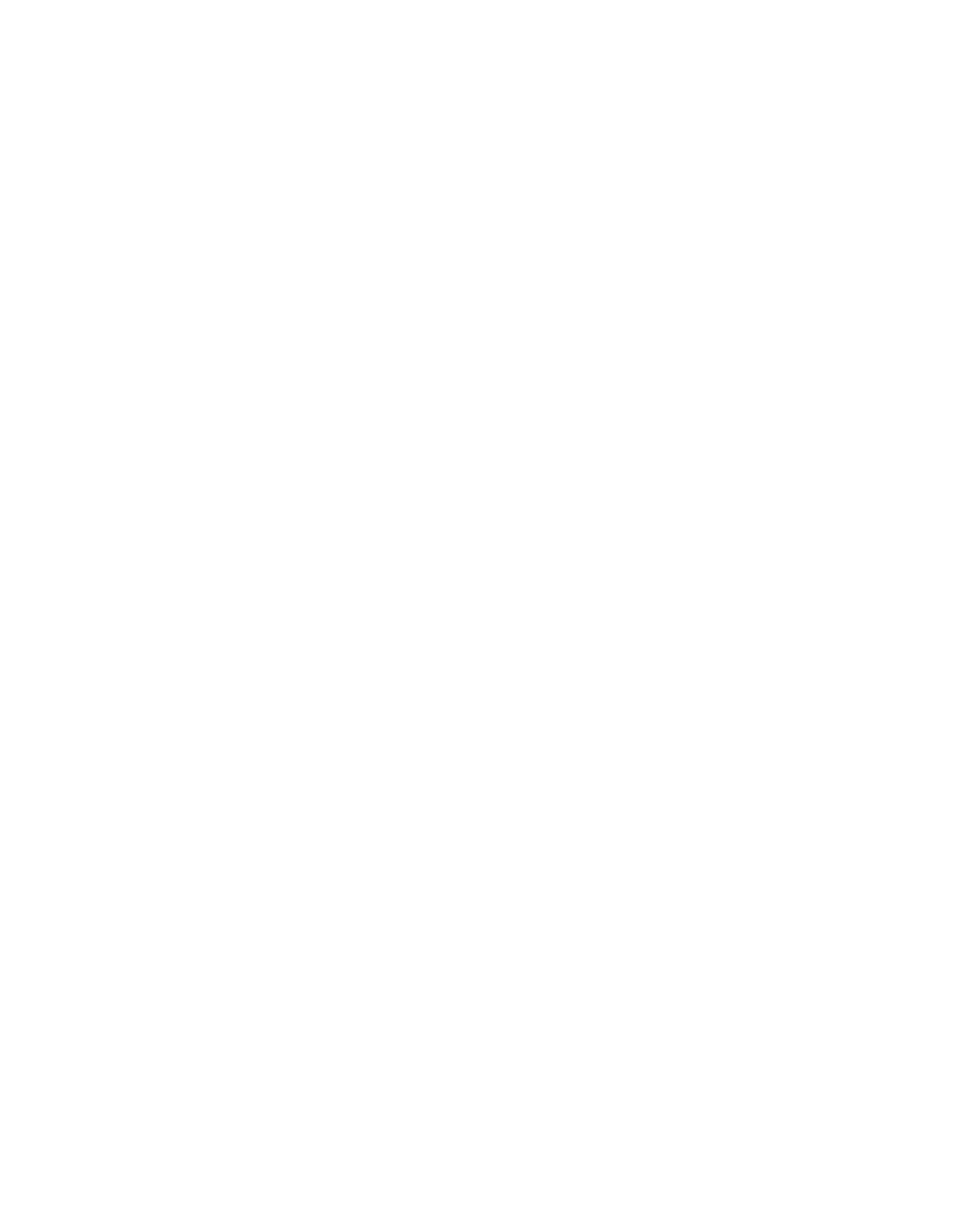# **BUILDING PROGRAM**

### **Budget Change Items**

#### **1. 2017-19 ENUMERATED PROJECTS**

All Funds \$759,101,900

**Building Commission:** Provide \$759,101,900 from all funding sources of 2017-19 building program financing authority for: (a) specific enumerated projects (\$397,811,300); and (b) all agency projects (\$361,290,600).

Specify that funding for enumerated and all agency projects be drawn from the following sources: (a) \$427,896,200 from new general obligation bonding authority; (b) \$121,602,700 from general obligation bonding authority that is currently authorized; (c) \$11,880,000 of new revenue supported bonding authority; (d) \$58,536,500 from agency operating funds; (e) \$43,672,200 from federal funds; and (f) \$95,514,300 from gifts, grants, and other receipts.

The funding sources for the 2017-19 building program by agency are shown in Table 1. The major agency projects enumerated as part of the 2017-19 state building program, as recommended by the Building Commission, are listed in Table 2.

[LRBb0017/1 Section: 10 (as it relates to  $(1)$ )]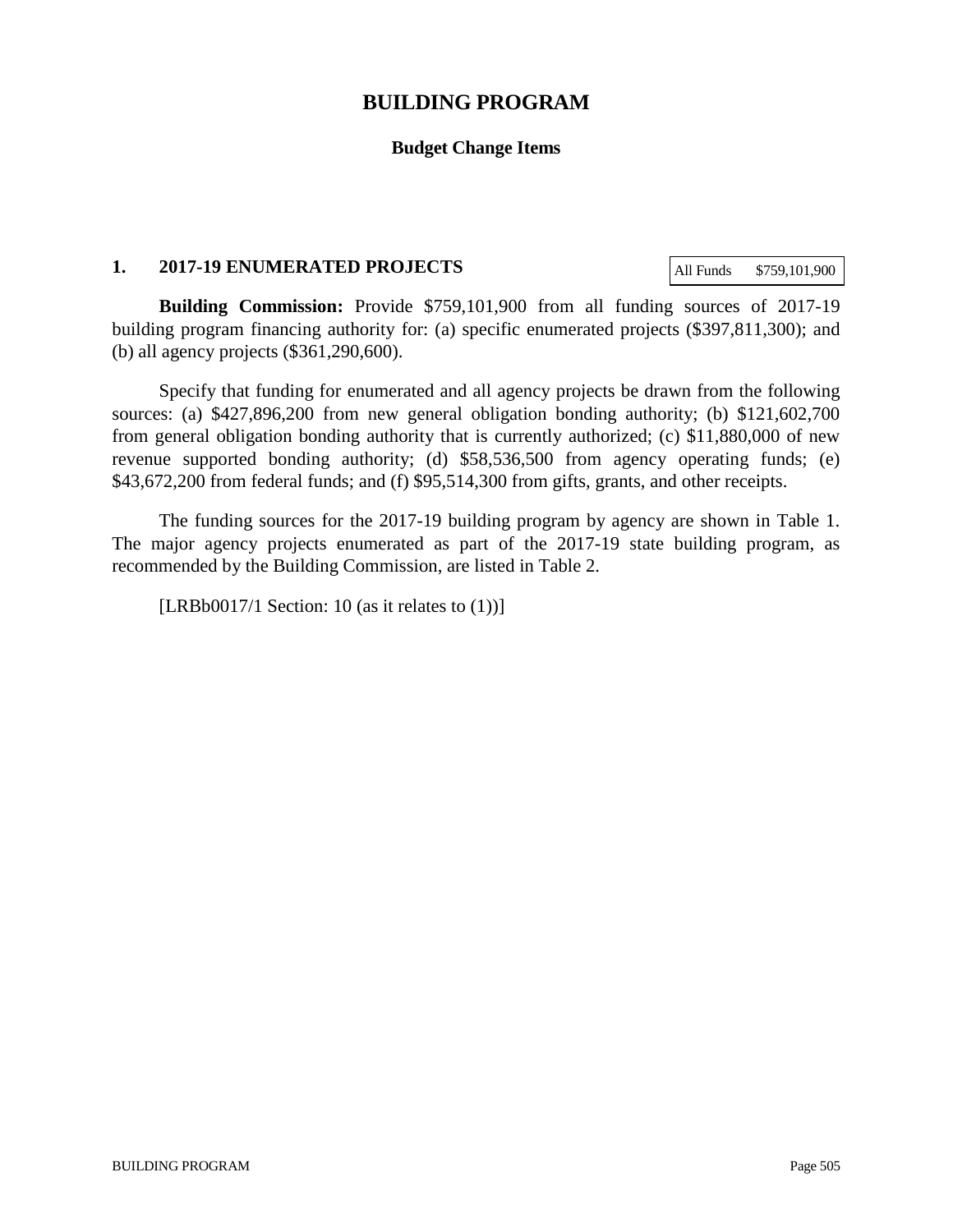# **TABLE 1**

### **Building Commission Recommended Financing Sources for the 2017-19 Enumerated Projects**

| Existing                                                                                                                        |              |              |               |
|---------------------------------------------------------------------------------------------------------------------------------|--------------|--------------|---------------|
| General<br>Agency                                                                                                               | Gifts.       |              |               |
| New General Obligation Bonds<br>Obligation<br>Operating<br>Revenue                                                              | Grants.      |              |               |
| <b>GPR</b><br>PR<br><b>SEG</b><br><b>Bonds</b><br>Funds<br><b>Bonds</b>                                                         | and Other    | Federal      | Total         |
| \$0<br>\$75,000,000<br>\$0<br>\$0<br>\$0<br>Administration<br>\$4,000,000                                                       | \$0          | \$0          | \$79,000,000  |
| 15,000,000<br><b>Building Commission</b><br>$\overline{0}$<br>$\Omega$                                                          | 72,268,200   | $\Omega$     | 87,268,200    |
| 18,851,000<br>Corrections<br>$\Omega$                                                                                           |              |              | 18,851,000    |
| <b>Health Services</b><br>16,972,000<br>1,000,000                                                                               |              |              | 17,972,000    |
| Military Affairs<br>10,218,100<br>$\Omega$                                                                                      |              | 20,444,600   | 30,662,700    |
| <b>Natural Resources</b><br>4,805,800<br>1,681,000<br>$\Omega$<br>$\Omega$<br>$\Omega$                                          | 1,772,100    |              | 8,258,900     |
| <b>State Fair Park</b><br>$\Omega$<br>$\Omega$                                                                                  | 7,920,000    |              | 7,920,000     |
| 73,498,000<br>49,107,000<br>3,500,000<br>University of Wisconsin System                                                         | 2,180,000    |              | 128,285,000   |
| <b>Veterans Affairs</b><br>4,332,600<br>4,550,700<br>3,495,700<br>418,700                                                       | $\Omega$     | 5,145,800    | 17,943,500    |
| <b>Wisconsin Historical Society</b><br>$\mathbf{0}$<br>$\Omega$<br>$\overline{0}$<br>0                                          | 1,650,000    | $\theta$     | .650,000      |
| \$0<br>\$138,871,700<br>\$79,550,700<br>\$4,805,800<br>\$58,283,700<br>\$4,918,700<br>Subtotal                                  | \$85,790,300 | \$25,590,400 | \$397,811,300 |
|                                                                                                                                 |              |              |               |
| All Agency                                                                                                                      |              |              |               |
| Facilities Maintenance and Repair<br>\$97,868,000<br>\$12,500,000<br>\$1,000,000<br>\$2,445,000<br>\$18,708,400<br>\$29,874,400 | \$5,304,900  | \$10,466,300 | \$178,167,000 |
| 60,000,000<br>Utilities Repair and Renovation<br>5,500,000<br>2,241,000<br>20,562,700<br>19,582,400<br>$\Omega$                 | 3,727,700    | 2,289,500    | 113,903,300   |
| Health, Safety and Environmental                                                                                                |              |              |               |
| 4,000,000<br>Protection<br>20,000,000<br>3,350,000<br>47,900<br>800,000<br>$\Omega$                                             | 191,400      | 4,627,000    | 33,016,300    |
| <b>Energy Conservation</b><br>20,000,000<br>$\Omega$<br>$\Omega$<br>$\Omega$<br>$\Omega$                                        |              |              | 20,000,000    |
| Preventative Maintenance Program<br>800,000<br>100,000<br>$\Omega$<br>$\Omega$<br>$\Omega$                                      |              |              | 900,000       |
| Programmatic Remodeling and Renovation<br>4,000,000<br>3,361,000<br>3,569,000<br>$\Omega$                                       | 500,000      | 699,000      | 12,129,000    |
| Land and Property Acquisition<br>$\Omega$<br>$\Omega$<br>0                                                                      |              |              |               |
| 3,000,000<br>175,000<br>Capital Equipment and Acquisition                                                                       |              |              | 3,175,000     |
| \$22,000,000<br>\$1,000,000<br>\$63,319,000<br>\$181,668,000<br>\$11,880,000<br>\$53,617,800<br>Subtotal                        | \$9,724,000  | \$18,081,800 | \$361,290,600 |
| <b>TOTAL</b><br>\$320,539,700<br>\$11,880,000<br>\$101,550,700<br>\$5,805,800<br>\$121,602,700<br>\$58,536,500                  | \$95,514,300 | \$43,672,200 | \$759,101,900 |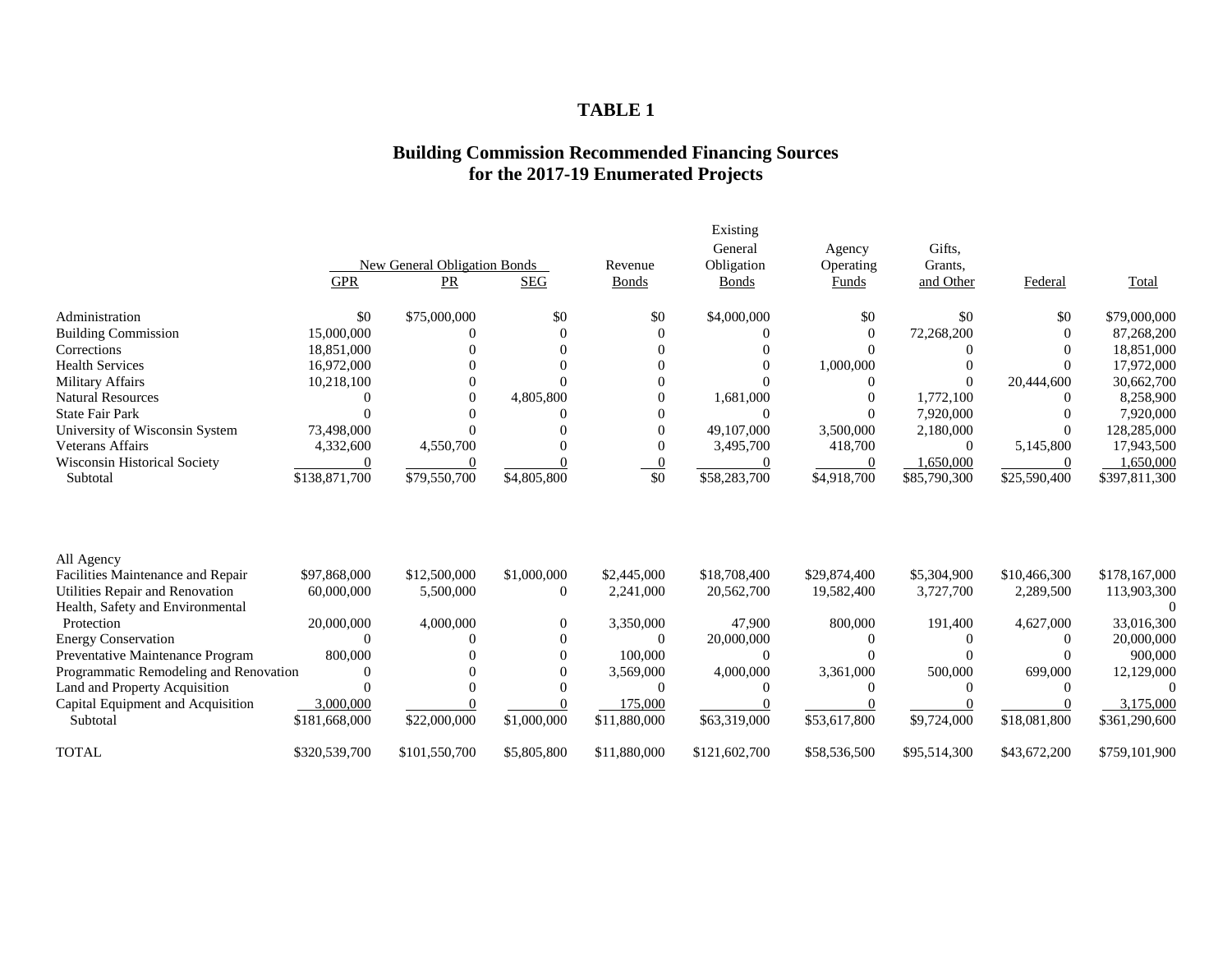# **TABLE 2**

### **State Agency 2017-19 Enumerated Major Projects Total Project Authority (All Funding Sources)**

|                                                                                                                          | Bldg. Comm.               |
|--------------------------------------------------------------------------------------------------------------------------|---------------------------|
| Administration                                                                                                           |                           |
| Southeast Wisconsin Law Enforcement Facility -- Milwaukee<br>State Office Building Replacement -- Land Only -- Milwaukee | \$75,000,000<br>4,000,000 |
| Total                                                                                                                    | \$79,000,000              |
|                                                                                                                          |                           |
| <b>Building Commission</b>                                                                                               |                           |
| La Crosse Center                                                                                                         | \$47,000,000              |
| St. Ann Center for Intergenerational Care, Inc.; Bucyrus Campus                                                          | 25,268,200                |
| <b>Brown County STEM Innovation Center</b>                                                                               | 15,000,000                |
| Total                                                                                                                    | \$87,268,200              |
| <b>Corrections</b>                                                                                                       |                           |
| Fox Lake Correctional Institution -- Drinking Water System Improvements                                                  | \$3,000,000               |
| Waupun Correctional Institution -- Behavior Housing Unit Life Safety Improvements                                        | 6,981,000                 |
| Wisconsin Secure Program Facility -- New Inmate Programs Building -- Boscobel                                            | 8,870,000                 |
| Total                                                                                                                    | \$18,851,000              |
|                                                                                                                          |                           |
| <b>Health Services</b>                                                                                                   |                           |
| Mendota Mental Health Institute -- Lorenz Hall West Secure Treatment Units -- Madison                                    | \$17,972,000              |
|                                                                                                                          |                           |
| <b>Military Affairs</b><br>National Guard Readiness Center Addition and Renovation -- Appleton                           | \$24,170,900              |
| National Guard Readiness Center Renovation Phase II -- Milwaukee                                                         | 6,491,800                 |
| Total                                                                                                                    | \$30,662,700              |
|                                                                                                                          |                           |
| <b>Natural Resources</b>                                                                                                 |                           |
| High Cliff State Park -- Family Campground Expansion -- Harrison                                                         | \$841,700                 |
| Peninsula State Park -- South Nicolet Bay Campground Toilet/Shower Building Replacement                                  | 839,300                   |
| Peninsula State Park -- Eagle Tower Reconstruction                                                                       | 1,772,100                 |
| Science Operations Center -- Purchase and Chronic Wasting Disease Processing Center Addition                             | 4,805,800                 |
| Total                                                                                                                    | \$8,258,900               |
| <b>State Fair Park</b>                                                                                                   |                           |
| Cream Puff Pavilion -- West Allis                                                                                        | \$6,000,000               |
| Dairy Education Center -- West Allis                                                                                     | 1,920,000                 |
| Total                                                                                                                    | \$7,920,000               |
|                                                                                                                          |                           |
| <b>Wisconsin Historical Society</b>                                                                                      |                           |
| Old World Wisconsin -- Old Brewery and Biergarten -- Eagle                                                               | \$1,650,000               |
|                                                                                                                          |                           |
| <b>University of Wisconsin System</b><br>Extension -- Lowell Hall Floors 2-4 Renovation                                  | \$4,005,000               |
| Milwaukee -- Northwest Quadrant Renovation                                                                               | 52,180,000                |
| Milwaukee -- Sandburg Hall Renovation -- Phase I                                                                         | 33,500,000                |
| System -- Classroom Renovations/Instructional Technology Improvements                                                    | 10,000,000                |
| Whitewater -- Utility Corridor Improvements/Chiller Plant Upgrade                                                        | 28,600,000                |
| Total                                                                                                                    | \$128,285,000             |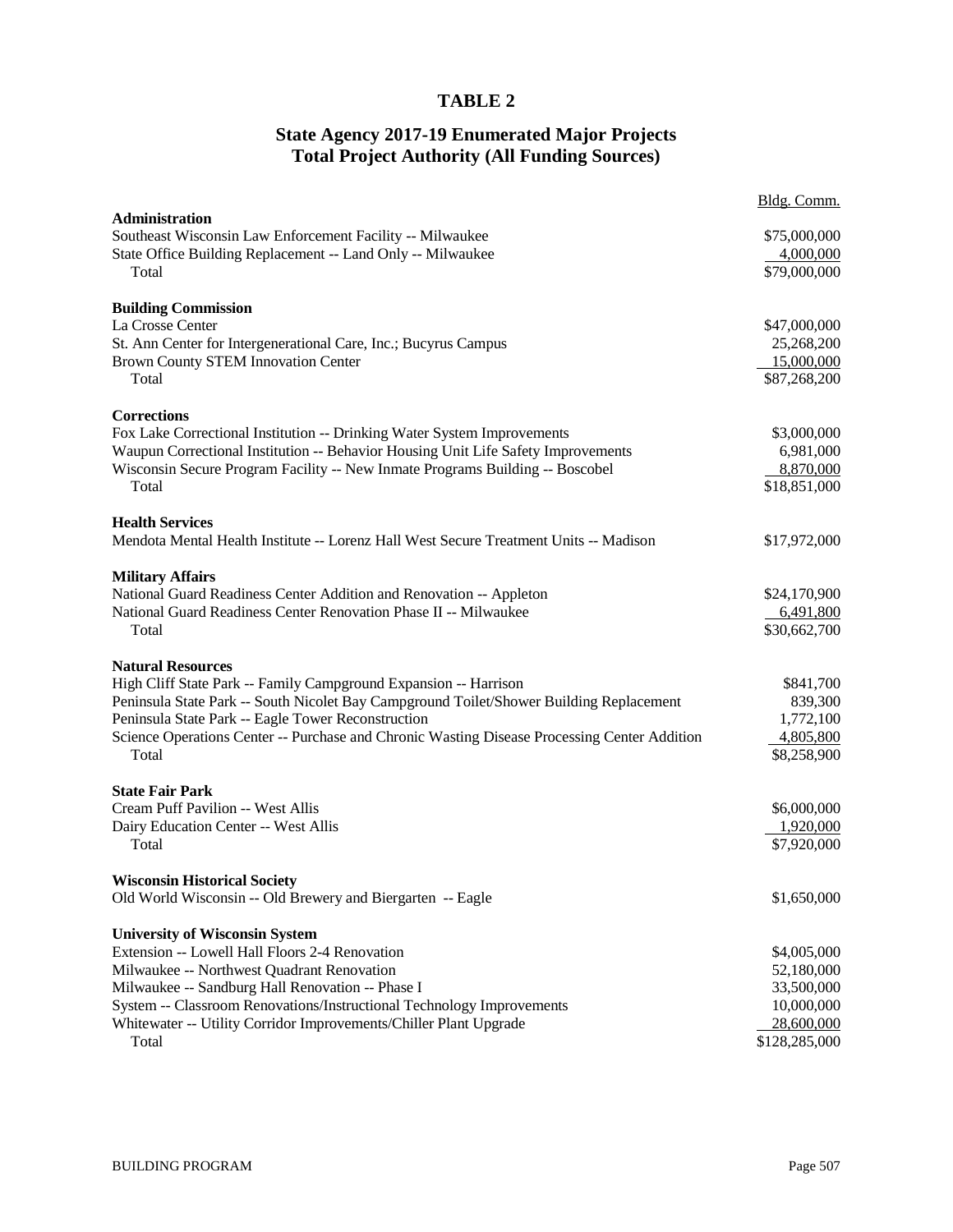|                                                                                            | Bldg. Comm.   |
|--------------------------------------------------------------------------------------------|---------------|
| <b>Veterans Affairs</b>                                                                    |               |
| Wisconsin Veterans Home at King -- Electrical Substation Replacement                       | \$2,996,000   |
| Wisconsin Veterans Home at King -- Water Improvements                                      | 2,382,000     |
| Wisconsin Veterans Home at King -- Food Service System Upgrades                            | 7,001,000     |
| Central Wisconsin Veterans Memorial Cemetery at King -- Crypts, Irrigation, and Flag Plaza | 1,833,500     |
| Southern Wisconsin Veterans Memorial Cemetery at Union Grove -- Headstone Alignment        | 3,731,000     |
| Total                                                                                      | \$17,943,500  |
| <b>All Agency</b>                                                                          |               |
| Facility Maintenance and Repair                                                            | \$178,167,000 |
| Utility Repair and Renovation                                                              | 113,903,300   |
| Health, Safety and Environmental Protection                                                | 33,016,300    |
| <b>Energy Conservation</b>                                                                 | 20,000,000    |
| <b>Preventive Maintenance</b>                                                              | 900,000       |
| Programmatic Remodeling and Renovation                                                     | 12,129,000    |
| Capital Equipment Acquisition                                                              | 3,175,000     |
| Total                                                                                      | \$361,290,600 |
| <b>GRAND TOTAL</b>                                                                         | \$759,101,900 |

#### **2. BONDING AUTHORIZATIONS IN BUILDING PROGRAM**

BR \$449,878,200

**Building Commission:** Provide \$449,878,200 of new general obligation bonding authority for 2017-19 building program projects, as shown in the following table.

# **2017-19 Building Program Bonding Authorizations**

| <b>Purpose</b>                                                                                                                                                                                                                      | Bldg. Comm.                                                      |
|-------------------------------------------------------------------------------------------------------------------------------------------------------------------------------------------------------------------------------------|------------------------------------------------------------------|
| <b>Administration -- Energy Conservation Projects</b>                                                                                                                                                                               | \$20,000,000                                                     |
| <b>Building Commission</b><br>Other Public Purposes (All Agency Projects)<br>Housing State Agencies<br>La Crosse Center<br>St. Ann Center for Intergenerational Care, Inc.; Bucyrus Campus<br><b>Brown County Innovation Center</b> | 185,168,000<br>97,000,000<br>5,000,000<br>5,000,000<br>5,000,000 |
| <b>Corrections -- Correctional Facilities</b>                                                                                                                                                                                       | 37,333,000                                                       |
| <b>Health Services -- Mental Health Facilities</b>                                                                                                                                                                                  | 16,972,000                                                       |
| <b>Military Affairs -- Armories and Military Facilities</b>                                                                                                                                                                         | 10,218,100                                                       |
| <b>Natural Resources -- SEG Revenue Supported Facilities</b>                                                                                                                                                                        | 5,805,800                                                        |
| <b>University of Wisconsin System</b><br><b>Academic Facilities</b><br><b>Self-Amortizing Facilities</b>                                                                                                                            | 73,498,000<br>$-23,495,700$                                      |
| <b>Veterans Affairs</b><br><b>Veterans Facilities</b><br><b>Self-amortizing Facilities</b>                                                                                                                                          | 4,332,600<br>8,046,400                                           |
| <b>GRAND TOTAL</b>                                                                                                                                                                                                                  | \$449,878,200                                                    |

[LRBb0017/1 Sections: 3 thru 8 (as it relates to 485p thru 496d) and 9 (as it relates to 514d)]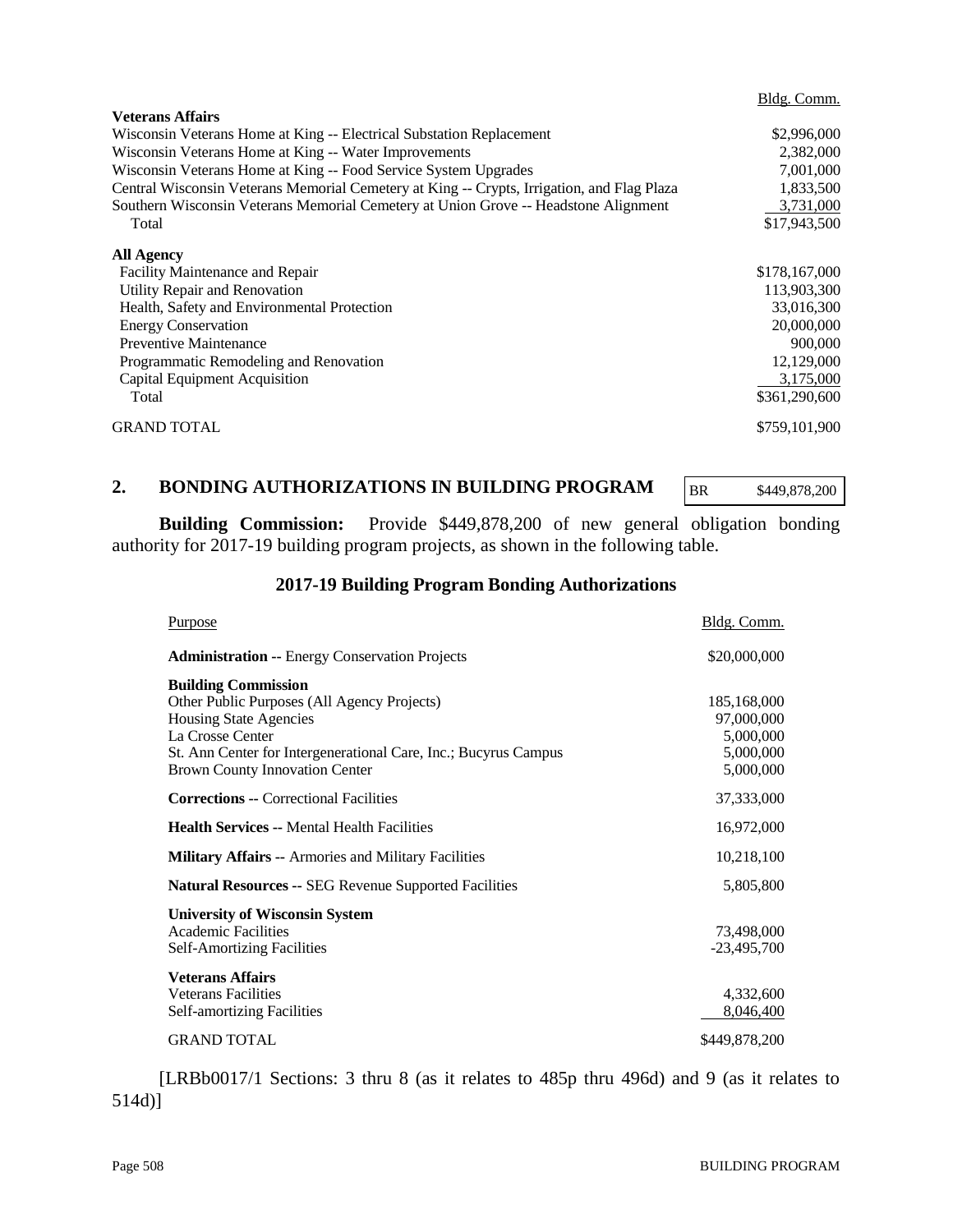# **3. MODIFICATIONS TO PRIOR BUILDING PROGRAMS**

**Building Commission:** Modify prior building programs as follows:

#### a. **2013-15 Building Program**

(1) Under projects financed by GPR-supported bonding, increase the amount for the Green Bay Correctional Institution -- north and south cell halls improvements project from \$3,750,000 to \$22,232,000. This increase in bonding under Corrections is shown in Item #2.

(2) Under projects financed by PR-supported bonding, delete the Platteville residence hall and dining facility and its enumeration for \$29,287,000 as well as the Whitewater indoor tennis building and its enumeration for \$3,500,000.

#### b. **2015-17 Building Program**

(1) Under projects financed by existing GPR-supported bonding, increase the amount for the Willow River State Park -- Little Falls Dam repair or replacement -- Hudson project from \$3,041,700 to \$6,541,700. This increase in bonding is shown in Item #2. Similarly, for that same project, increase existing stewardship bonding from \$5,000,000 to \$12,500,000. This provision allocates additional unused stewardship bonding authority from prior years to partially fund the Willow River State Park -- Little Falls Dam repair replacement -- Hudson project.

[LFBb0017/1 Section: 9 (as it relates to 514c) and 10 (as it relates to (4) thru (6))]

# **4. PLANNING FOR NATIONAL GUARD READINESS CENTERS**

**Building Commission:** Require the Building Commission to allocate \$627,800 of building trust funds, matched by \$1,883,900 of federal funds, to develop preliminary plans and specifications for the construction of National Guard readiness centers in Black River Falls, Viroqua, Wausau, and Wisconsin Rapids.

[LFBb0017/1 Section: 10 (as it relates to  $(10)$ )]

# **5. PLANNING CONCERNING CORRECTIONAL FACILITIES**

**Building Commission:** Require the Building Commission to allocate \$600,000 from the building trust fund for a comprehensive, long-range master plan concerning Department of Corrections facilities that the Department of Administration would conduct.

[LFBb0017/1 Section: 10 (as it relates to  $(11)$ )]

# **6. LA CROSSE CENTER**

**Building Commission:** Enumerate a \$47,000,000 multi-use convention center in the City of La Crosse under the 2017-19 state building program. Authorize the Building Commission to provide \$5,000,000 of GPR-supported bonding to assist the City of La Crosse in the remodeling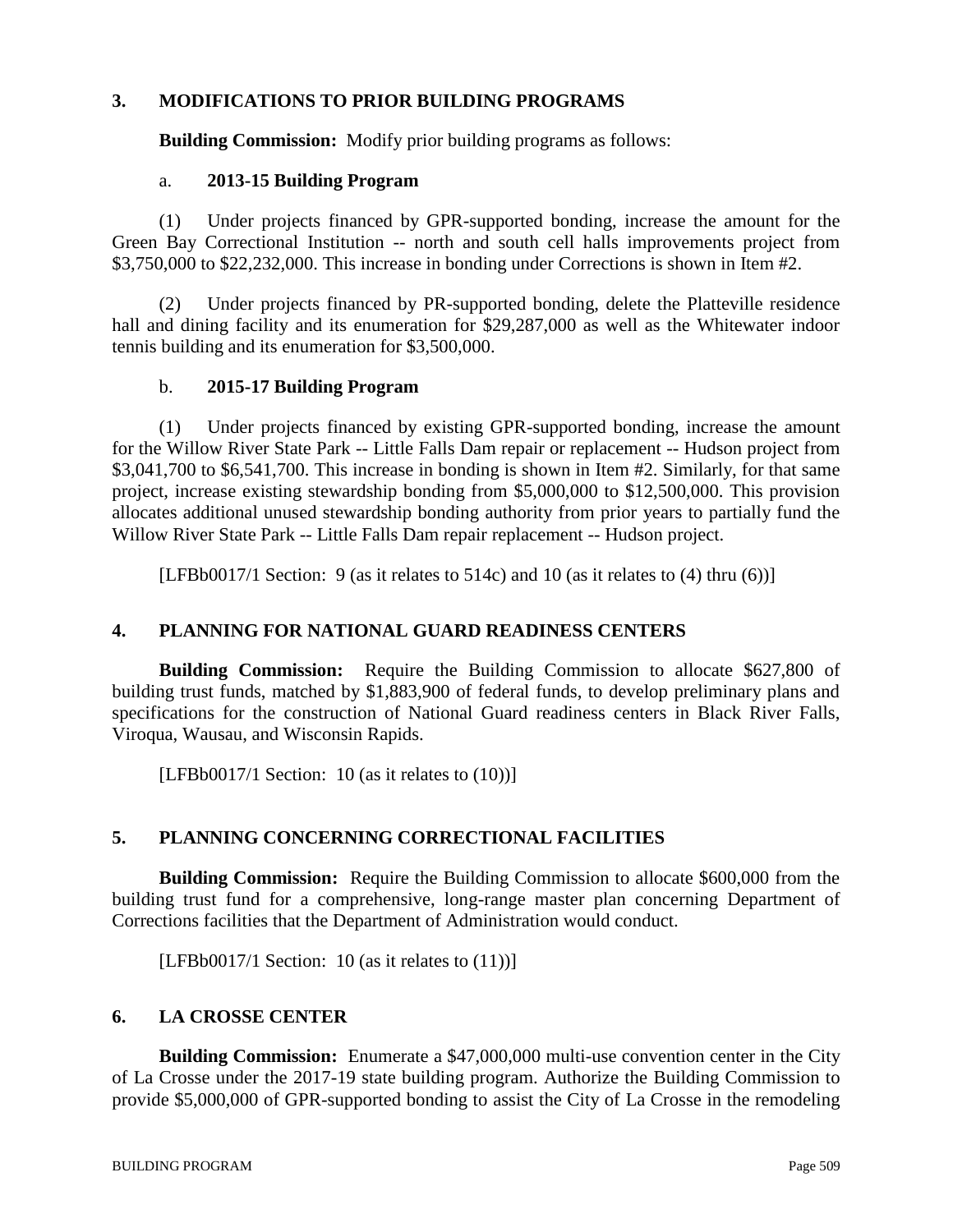and expansion of the La Crosse Center. The fiscal effect is shown in the totals under Items #1 and #2.

Require that the state funding commitment be in the form of a grant to the City of La Crosse. Specify that before approving any state funding commitment for the remodeling and expansion of the center, the Building Commission would be required to make a determination that the City of La Crosse has secured additional funding for the project of at least \$42,000,000 from nonstate revenue sources. Require that if the Building Commission makes a grant for the remodeling and expansion of the center, the state would retain an ownership interest in the facility equal to the amount of the state's grant if for any reason the space that is remodeled and expanded with funds from the grant is not used for meetings and conventions or sports and entertainment.

Specify that the Legislature finds and determines that the meetings and conventions and the sports and entertainment industries are of vital importance in creating jobs and contributing to state economic development and tourism and are statewide responsibilities of statewide dimension. Further specify that it is in the public interest, and it is the public policy of this state, to assist the City of La Crosse in the remodeling and expansion of the La Crosse Center.

Specify that the Building Commission may not make a grant to the City of La Crosse for the remodeling and expansion of the La Crosse Center unless the Department of Administration (DOA) has reviewed and approved plans for the project, although DOA may not supervise any services or work or let any contracts for the project. Further specify that contracts for the project would not require approval of the DOA Secretary or the Governor.

Create a GPR sum sufficient appropriation to fund the debt service payments and any payments on an agreement or ancillary arrangement associated with the bonding authorized for the project. Provide that these payments could be made through the bond security redemption fund appropriation.

[LRBb0017/1 Sections: 1 (as it relates to 8e), 2, 7(as it relates to 495k), 8 (as it relates to 496h), and 10 (as it relates to (7))]

# **7. ST. ANN CENTER FOR INTERGENERATIONAL CARE; BUCYRUS CAMPUS**

**Building Commission:** Enumerate a \$25,268,200 project for completion of the St. Ann Center for Intergenerational Care, Inc. Bucyrus Campus in the City of Milwaukee under the 2017-19 state building program. Authorize the Building Commission to provide \$5,000,000 in GPR-supported bonding to assist in the completion of the Bucyrus Campus. The fiscal effect is shown in the totals under Items #1 and #2.

Require that the state funding commitment be in the form of a grant to the St. Ann Center for Intergenerational Care, Inc. Specify that before approving any state funding commitment for the completion of the Bucyrus Campus, the Building Commission would be required to make a determination that St. Ann Center for Intergenerational Care has secured additional funding for the project of at least \$20,268,200 from nonstate revenue sources. Require that if the Building Commission makes a grant for completion of the Bucyrus Campus, the state would retain an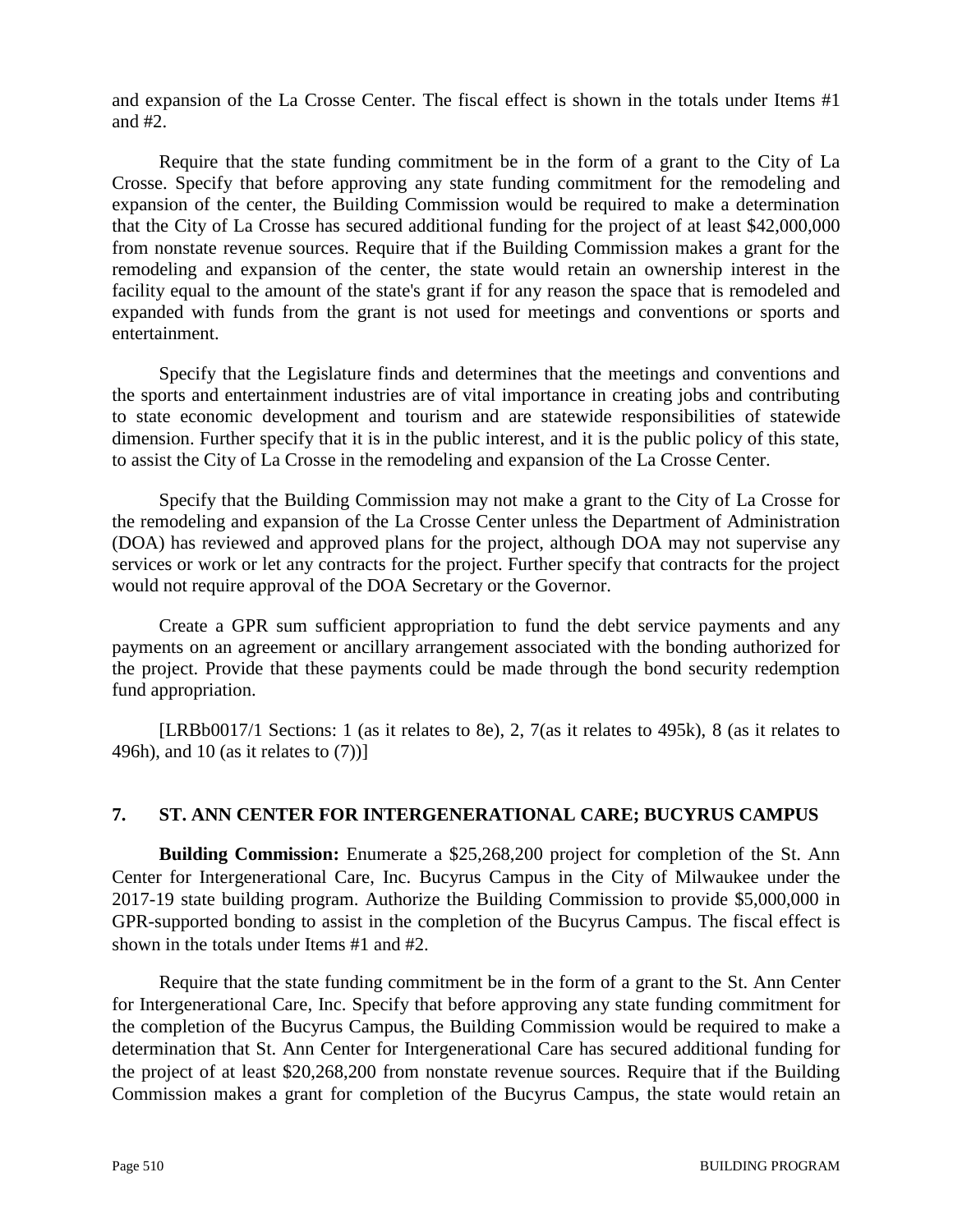ownership interest in the Bucyrus Campus equal to the amount of the state's grant if for any reason the facility is not used for the provision of intergenerational care.

Specify that the Legislature finds and determines that the improvement of the health and well-being of residents of all ages of this state and the promotion of community and economic development are statewide responsibilities of statewide dimension. The Legislature also finds and determines that the St. Ann Center for Intergenerational Care, Inc. provides vital intergenerational care at its Bucyrus Campus in the City of Milwaukee, including services for individuals suffering from Alzheimer's disease and dementia, services for individuals with mental and physical disabilities, services for minority and economically disadvantaged children and their families, and services that encourage entrepreneurship and business development. Further specify that it is in the public interest, and it is the public policy of this state, to assist the St. Ann Center for Intergenerational Care, Inc. in the completion of its Bucyrus Campus.

Specify that the Building Commission may not make a grant to the St. Ann Center for Intergenerational Care for completion of the Bucyrus Campus unless DOA has reviewed and approved plans for the project, although DOA may not supervise any services or work or let any contracts for the project. Further specify that the contracts for project would not require approval of the DOA Secretary or the Governor.

Create a GPR sum sufficient appropriation to fund the debt service payments and any payments on an agreement or ancillary arrangement associated with the bonding authorized for the project. Provide that these payments could be made through the bond security redemption fund appropriation.

[LRBb0017/1 Sections: 1 (as it relates to 8g), 2, 7 (as it relates to 495p), 8 (as it relates to 496p), and 10 (as it relates to (8))]

# **8. BROWN COUNTY INNOVATION CENTER**

**Building Commission:** Enumerate a \$15,000,000 innovation center in Brown County under the 2017-19 state building program. Authorize the Building Commission to provide \$5,000,000 in GPR-supported bonding to assist Brown County in the construction of a science, technology, engineering, and mathematics innovation center in the Brown County Research and Innovation Park. The fiscal effect is shown in the totals under Items #1 and #2.

Require that the state funding commitment be in the form of a grant to Brown County. Specify that before approving any state funding commitment for the construction of the innovation center, the Building Commission would be required to make a determination that Brown County has secured additional funding for the project of at least \$10,000,000 from nonstate revenue sources. Require that if the Building Commission makes a grant for the construction of the center, the state would retain an ownership interest in the center equal to the amount of the state's grant if for any reason the center is not used as a science, technology, engineering, and mathematics innovation center.

Specify that the Legislature finds and determines that meeting manufacturing workforce needs and supporting innovation and entrepreneurship in the manufacturing industry in this state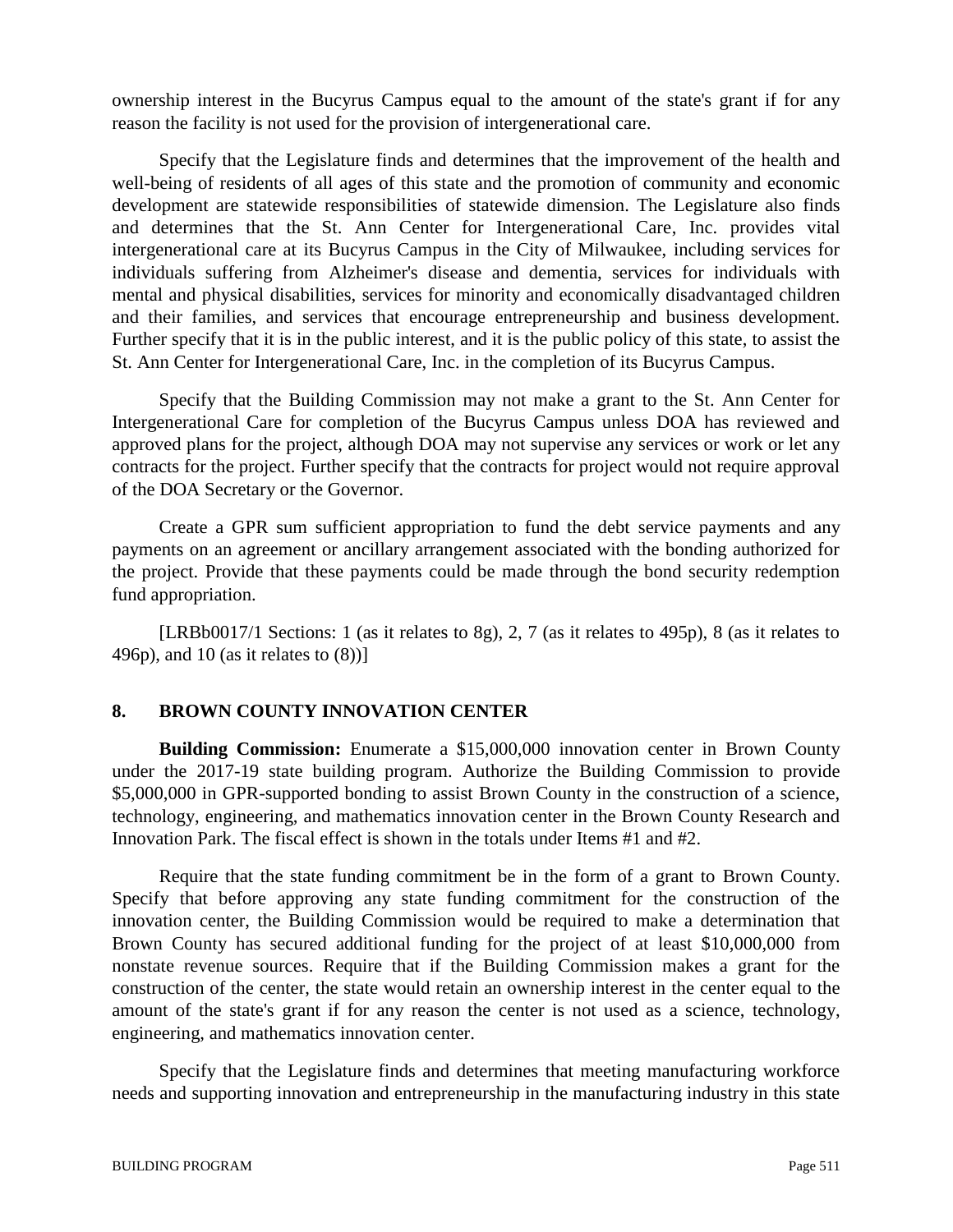are of vital importance in expanding the state manufacturing industry, creating jobs, and improving the municipal, regional, and state economies and are statewide responsibilities of statewide dimension. Further specify that it is in the public interest, and it is the public policy of this state, to assist Brown County in the construction of a science, technology, engineering, and mathematics innovation center in the Brown County Research and Innovation Park.

Specify that the Building Commission may not make a grant to Brown County for the construction of a science, technology, engineering, and mathematics innovation center unless DOA has reviewed and approved plans for the project, although DOA may not supervise any services or work or let any contracts for the project. Further specify that contracts for the project would not require approval of the DOA Secretary or the Governor.

Create a GPR sum sufficient appropriation to fund the debt service payments and any payments on an agreement or ancillary arrangement associated with the bonding authorized for the project. Provide that these payments could be made through the bond security redemption fund appropriation.

[LRBb0017/1 Sections: 1 (as it relates to 8i), 2, 7 (as it relates to 495s), 8 (as it relates to 496t), and 10 (as it relates to (9))]

# **9. WARREN KNOWLES-GAYLORD NELSON STEWARDSHIP 2000 SUBPROGRAM UNOBLIGATED BONDING AUTHORITY**

**Building Commission:** Specify that "unobligated amount" includes the amount by which annual bonding authority in 2014-15 and 2015-16 exceeded the amounts that the Department of Natural Resources obligated in those fiscal years from the Warren Knowles-Gaylord Nelson Stewardship 2000 bonding appropriation for the land acquisition, property development and local assistance, and recreational boating aids subprograms. Further specify that this definition excludes the amount by which annual bonding authority in 2014-15 and 2015-16 exceeded the amounts obligated in those fiscal years to provide grants awarded to nonprofit conservation organizations as part of the land acquisition subprogram. Under this provision, stewardship bonding authority for the Willow River State Park -- Little Falls Dam repair or replacement -- Hudson project is increased by \$7,500,000.

[LRBb0017/1 Section: 9 (as it relates to 514c)]

# **10. STATEMENT OF BUILDING PROGRAM CONTINUATION**

**Building Commission:** Continue the building and financing authority enumerated under previous building programs into the 2017-19 biennium. Each building program is approved only for the current biennium; this provision would continue past state building programs into the 2017-19 biennium.

[LRBb0017/1 Section: 10 (as it relates to  $(2)$ ]]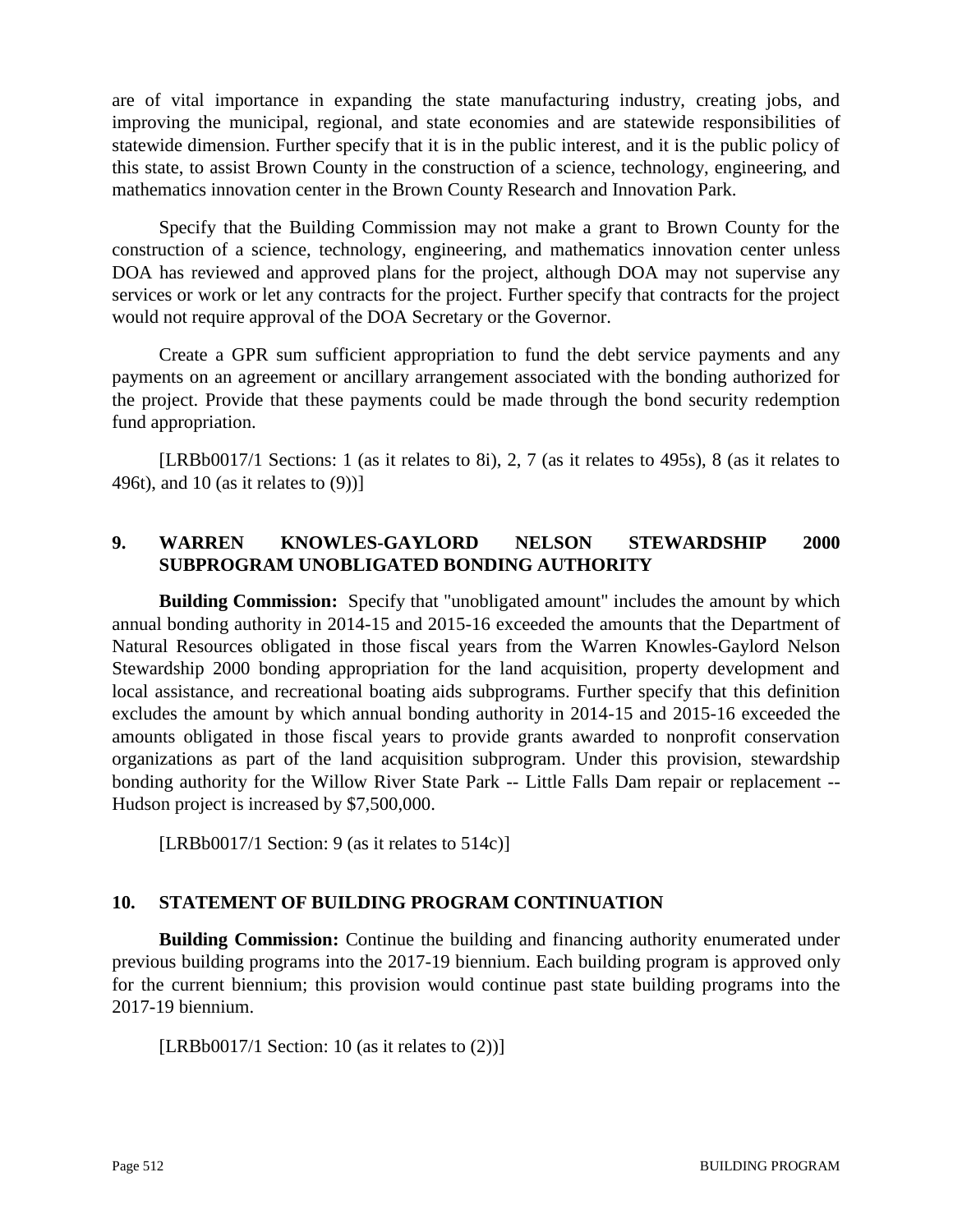# **11. PROJECT LOANS**

**Building Commission:** Authorize the Building Commission, during the 2017-19 biennium, to make loans from general fund-supported borrowing or the building trust fund to state agencies for any 2017-19 building program projects funded from non-GPR sources.

[LRBb0017/1 Section: 10 (as it relates to  $(3)$ )]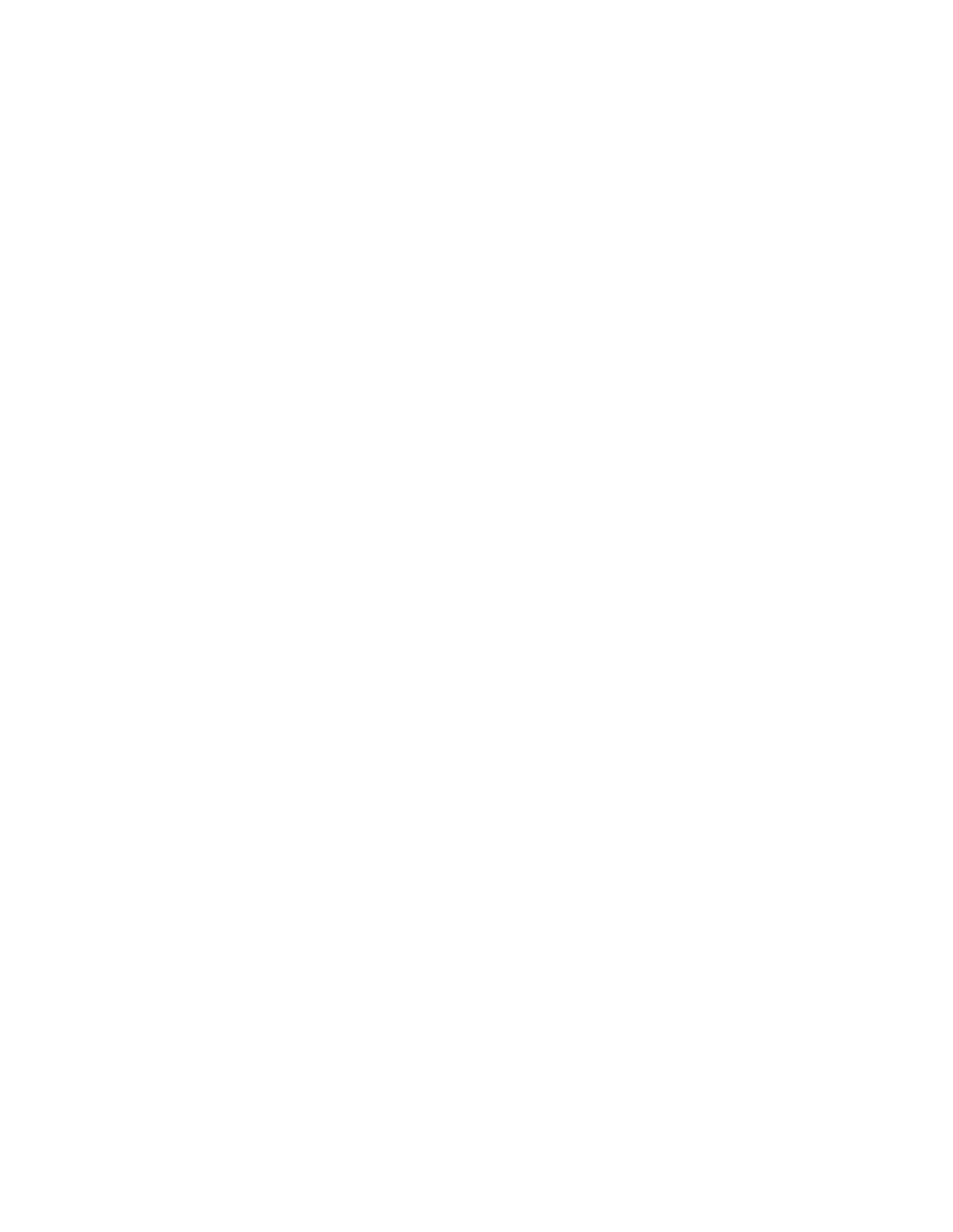# **BONDING AUTHORIZATION**

| \$20,000,000<br>Soil and Water<br>7,000,000<br>Other Public Purposes (All Agency Projects)<br>185,168,000<br><b>Housing State Agencies</b><br>97,000,000<br>La Crosse Center<br>5,000,000<br>5,000,000<br>St. Ann Center for Intergenerational Care, Inc.; Bucyrus Campus<br><b>Brown County Innovation Center</b><br>5,000,000<br>37,333,000<br><b>Environmental Improvement Fund</b><br>$-40,460,000$<br>5,800,000<br><b>Health Services</b><br>16,972,000<br><b>Military Affairs</b><br>10,218,100<br><b>Natural Resources</b><br>Dam Safety Projects<br>4,000,000<br>Nonpoint Source<br>5,900,000<br><b>Urban Nonpoint Source Cost Sharing</b><br>3,000,000<br>5,805,800<br><b>Transportation</b><br>Freight Rail<br>12,000,000<br>State Highway Rehabilitation<br>308,738,300<br>14,100,000<br><b>University of Wisconsin System</b><br><b>Academic Facilities</b><br>73,498,000 | <b>Purpose</b>                                    | Governor/<br>Bldg. Comm. |
|---------------------------------------------------------------------------------------------------------------------------------------------------------------------------------------------------------------------------------------------------------------------------------------------------------------------------------------------------------------------------------------------------------------------------------------------------------------------------------------------------------------------------------------------------------------------------------------------------------------------------------------------------------------------------------------------------------------------------------------------------------------------------------------------------------------------------------------------------------------------------------------|---------------------------------------------------|--------------------------|
|                                                                                                                                                                                                                                                                                                                                                                                                                                                                                                                                                                                                                                                                                                                                                                                                                                                                                       | <b>Administration</b>                             |                          |
|                                                                                                                                                                                                                                                                                                                                                                                                                                                                                                                                                                                                                                                                                                                                                                                                                                                                                       | <b>Energy Conservation Projects</b>               |                          |
|                                                                                                                                                                                                                                                                                                                                                                                                                                                                                                                                                                                                                                                                                                                                                                                                                                                                                       | <b>Agriculture, Trade and Consumer Protection</b> |                          |
|                                                                                                                                                                                                                                                                                                                                                                                                                                                                                                                                                                                                                                                                                                                                                                                                                                                                                       |                                                   |                          |
|                                                                                                                                                                                                                                                                                                                                                                                                                                                                                                                                                                                                                                                                                                                                                                                                                                                                                       | <b>Building Commission</b>                        |                          |
|                                                                                                                                                                                                                                                                                                                                                                                                                                                                                                                                                                                                                                                                                                                                                                                                                                                                                       |                                                   |                          |
|                                                                                                                                                                                                                                                                                                                                                                                                                                                                                                                                                                                                                                                                                                                                                                                                                                                                                       |                                                   |                          |
|                                                                                                                                                                                                                                                                                                                                                                                                                                                                                                                                                                                                                                                                                                                                                                                                                                                                                       |                                                   |                          |
|                                                                                                                                                                                                                                                                                                                                                                                                                                                                                                                                                                                                                                                                                                                                                                                                                                                                                       |                                                   |                          |
|                                                                                                                                                                                                                                                                                                                                                                                                                                                                                                                                                                                                                                                                                                                                                                                                                                                                                       |                                                   |                          |
|                                                                                                                                                                                                                                                                                                                                                                                                                                                                                                                                                                                                                                                                                                                                                                                                                                                                                       | <b>Corrections</b>                                |                          |
|                                                                                                                                                                                                                                                                                                                                                                                                                                                                                                                                                                                                                                                                                                                                                                                                                                                                                       | <b>Correctional Facilities</b>                    |                          |
|                                                                                                                                                                                                                                                                                                                                                                                                                                                                                                                                                                                                                                                                                                                                                                                                                                                                                       |                                                   |                          |
|                                                                                                                                                                                                                                                                                                                                                                                                                                                                                                                                                                                                                                                                                                                                                                                                                                                                                       | Clean Water Fund                                  |                          |
|                                                                                                                                                                                                                                                                                                                                                                                                                                                                                                                                                                                                                                                                                                                                                                                                                                                                                       | Safe Drinking Water Loan Program                  |                          |
|                                                                                                                                                                                                                                                                                                                                                                                                                                                                                                                                                                                                                                                                                                                                                                                                                                                                                       |                                                   |                          |
|                                                                                                                                                                                                                                                                                                                                                                                                                                                                                                                                                                                                                                                                                                                                                                                                                                                                                       | <b>Mental Health Facilities</b>                   |                          |
|                                                                                                                                                                                                                                                                                                                                                                                                                                                                                                                                                                                                                                                                                                                                                                                                                                                                                       |                                                   |                          |
|                                                                                                                                                                                                                                                                                                                                                                                                                                                                                                                                                                                                                                                                                                                                                                                                                                                                                       | Armories and Military Facilities                  |                          |
|                                                                                                                                                                                                                                                                                                                                                                                                                                                                                                                                                                                                                                                                                                                                                                                                                                                                                       |                                                   |                          |
|                                                                                                                                                                                                                                                                                                                                                                                                                                                                                                                                                                                                                                                                                                                                                                                                                                                                                       |                                                   |                          |
|                                                                                                                                                                                                                                                                                                                                                                                                                                                                                                                                                                                                                                                                                                                                                                                                                                                                                       |                                                   |                          |
|                                                                                                                                                                                                                                                                                                                                                                                                                                                                                                                                                                                                                                                                                                                                                                                                                                                                                       |                                                   |                          |
|                                                                                                                                                                                                                                                                                                                                                                                                                                                                                                                                                                                                                                                                                                                                                                                                                                                                                       | <b>SEG Revenue Supported Facilities</b>           |                          |
|                                                                                                                                                                                                                                                                                                                                                                                                                                                                                                                                                                                                                                                                                                                                                                                                                                                                                       |                                                   |                          |
|                                                                                                                                                                                                                                                                                                                                                                                                                                                                                                                                                                                                                                                                                                                                                                                                                                                                                       |                                                   |                          |
|                                                                                                                                                                                                                                                                                                                                                                                                                                                                                                                                                                                                                                                                                                                                                                                                                                                                                       |                                                   |                          |
|                                                                                                                                                                                                                                                                                                                                                                                                                                                                                                                                                                                                                                                                                                                                                                                                                                                                                       | Harbor Assistance                                 |                          |
|                                                                                                                                                                                                                                                                                                                                                                                                                                                                                                                                                                                                                                                                                                                                                                                                                                                                                       |                                                   |                          |
|                                                                                                                                                                                                                                                                                                                                                                                                                                                                                                                                                                                                                                                                                                                                                                                                                                                                                       |                                                   |                          |
|                                                                                                                                                                                                                                                                                                                                                                                                                                                                                                                                                                                                                                                                                                                                                                                                                                                                                       | <b>Self-Amortizing Facilities</b>                 | $-23,495,700$            |